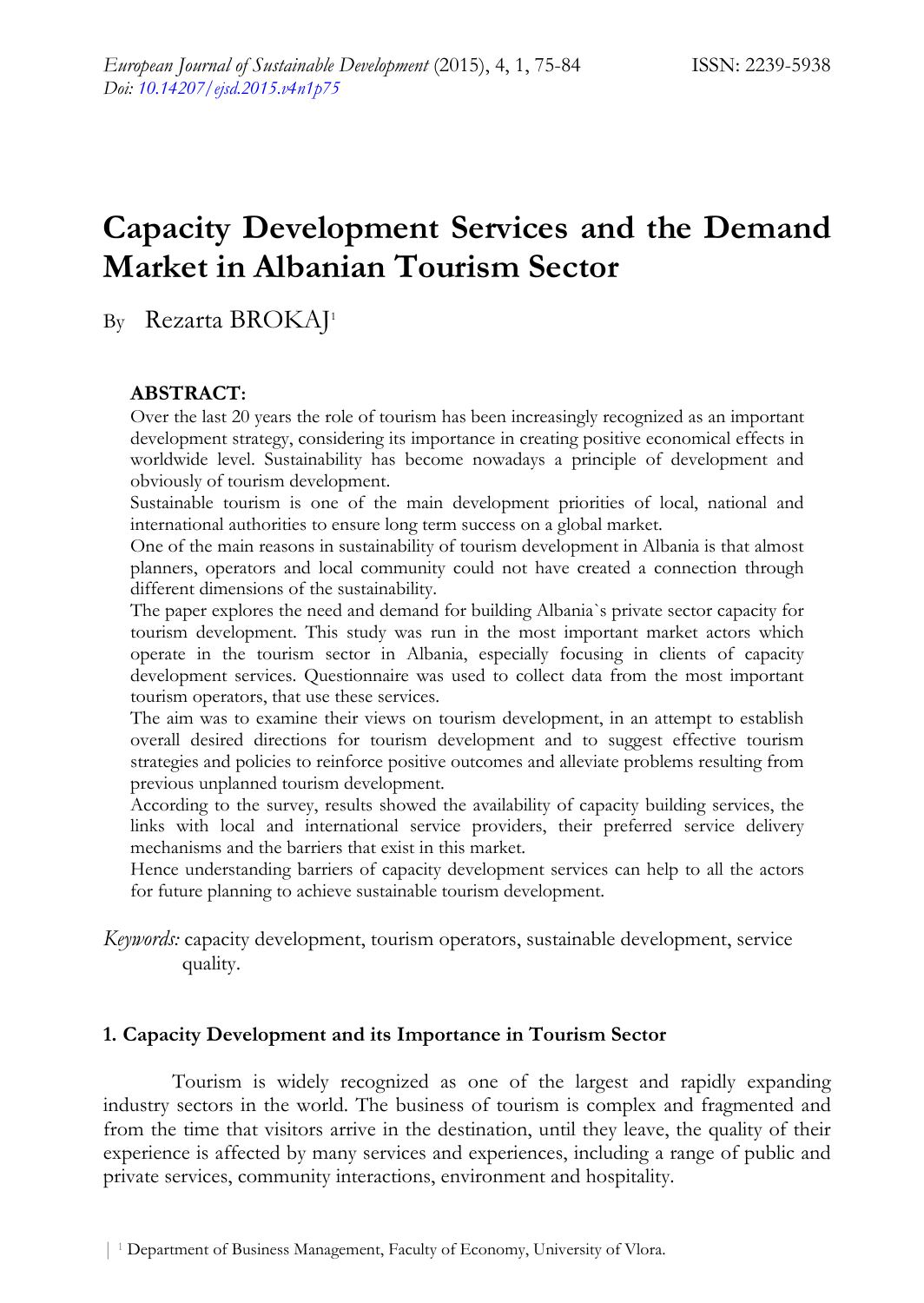Delivering excellent value will depend on many organizations working together in unity. So, destination management is a subject of growing importance as destinations compete to provide the highest quality of experience for visitors and to manage the impacts of tourism on host communities and environments.

Destination management calls for a coalition of these different interests to work towards a common goal to ensure the viability and integrity of their destination in a sustainable way.

Addressing the main challenge of integrating sustainability in tourism development, it is necessary to focus on the concept of capacity development. To compete effectively, destinations have to offer a more satisfactory experience to the consumers of tourism, an excellent value to visitors and to take advantage of new opportunities.

## **Why is Capacity Development needed?**

The issue of capacity is critical and the scale of need is enormous, but appreciation of the problem is low. This is because:

- $\mathbf{\hat{\cdot}}$  The link between needs and supply is weak.
- \* There is a lack of realistic funding.
- There is need for support for change.
- \* Training institutions are isolated communications are poor.
- ◆ Development of teaching materials is inefficient.
- \* Alternative ways of capacity building are not adequately recognized.

Existing definitions of Capacity Building (mostly referred to as Capacity Development) have been described as complex and "elusive" and so far have not been used as a development objective but as a measurement to realize short-term results and reflect different perspectives.

Unfortunately, tourism development is often left to private developers and leisure service providers. Capacity building in tourism development often faced barriers and understanding barriers of capacity development in terms of types of tourism services can help to local communities for future planning to achieve sustainable tourism development. Overcoming the barriers to tourism development presents a challenge to both private sector, communities and government, and will serve to facilitate the policy making process.

Many organizations do not understand capacity building; they identify it with the training aspects.

Capacity Building is much more than training and includes the following:

¾ Human resource development, the process of equipping individuals with the understanding, skills and access to information, knowledge and training that enables them to perform effectively.

¾ Organizational development, the elaboration of management structures, processes and procedures, not only within the organizations, but also the management of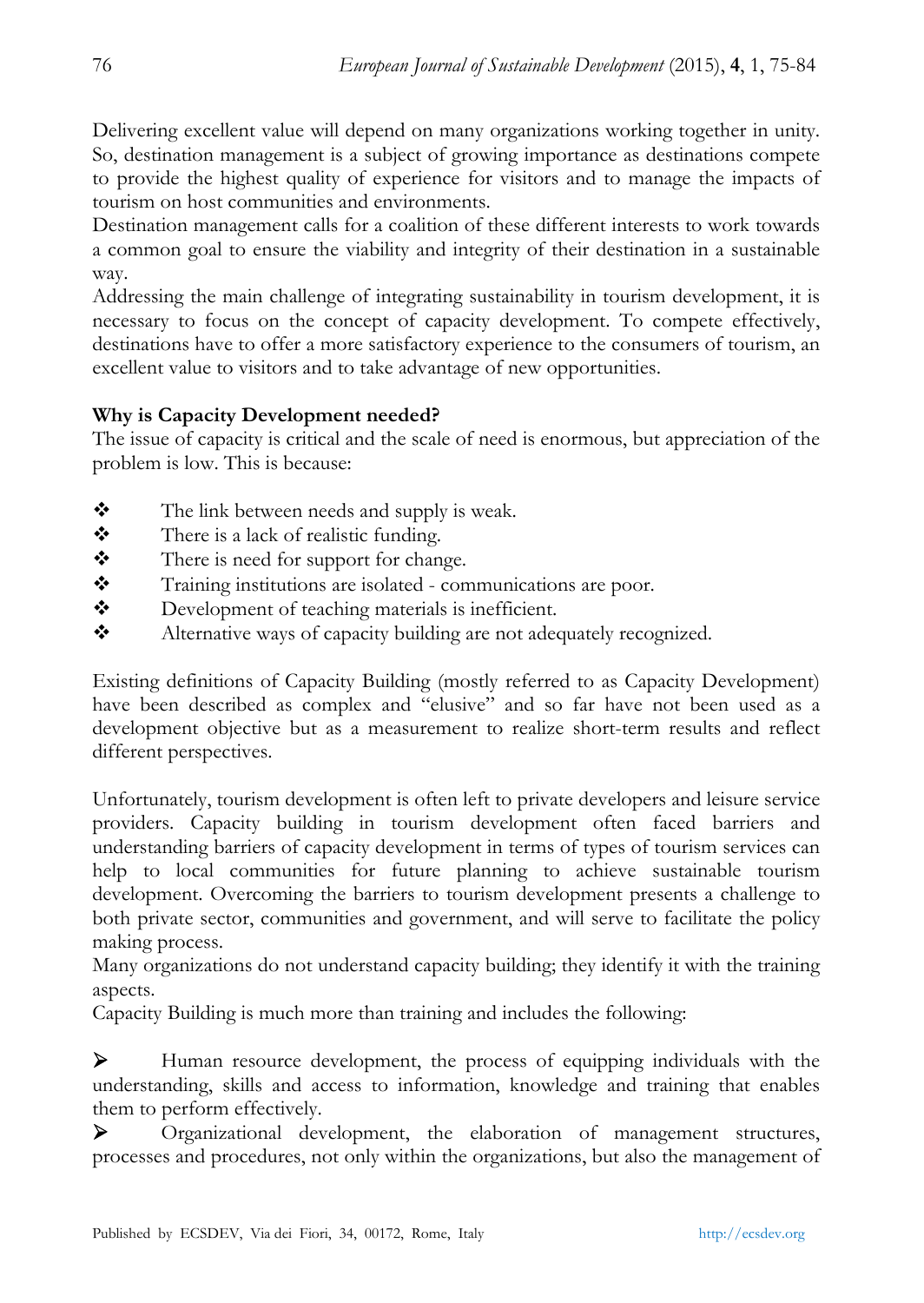relationship between the different organizations and sectors: public, private and community.

¾ Institutional and legal framework development, making legal and regulatory changes to enable organizations, institutions and agencies at all levels and in all sectors to enhance their capacities.

## **2. Methodology**

This paper is based on primary and secondary data. After careful consideration of literature review, primary data are gathered through a survey done with the main types of operators belonging to the tourism sector in Albania.

The market survey consisted on face to face interviews with clients of capacity development services, 77 interviews in total. These number include also interviews from local government, which in turn, is compound by local government leaders and managers as clients or purchasers of service provider, as well as semi-professionals who operate through tourism offices. The number of interviews in local and central government is 24 in total.

This study refers to the market of service clients in tourism sector, its actual development in Albania with refer to the size, actors and factors that affect its development, its importance in the development of tourism sector in Albania and the premises for long term development. In this study are included the most important market actors which operate in the tourism sector in Albania and also sustain this activity. The study has taken into consideration the group of clients of the capacity development services offered, in order to examine their views on tourism development, in an attempt to establish overall desired directions for tourism development and to suggest effective tourism strategies and policies to reinforce positive outcomes and alleviate problems resulting from previous unplanned tourism development.

The participants in this study included organizations in eight regions of the country, which responded favorably to the invitation to give feedback by completing the questionnaire. The organizations involved in this study were selected in such a way to represent the whole range of activities that they cover in the tourism sector in Albania.

Geographical coverage of the study includes the most resourced areas for developing different types of tourism, as well as most developed areas regarding the tourism sector: Vlora, Durres, Tirana, Saranda, Berat, Gjirokaster, Pogradec and Korca.

The main reason for selecting these regions is related with the considerable role of these areas in tourism development as the main tourist destinations of Albania, related to different forms of tourism development.

## **3. Tourism Capacity Development Market in Albania**

Tourism is considered as a global industry and like any global industry, tourist business activities can have considerable impact on local development trends. Tourism in Albania is considered as one of the main sector of development, providing positive economic effects.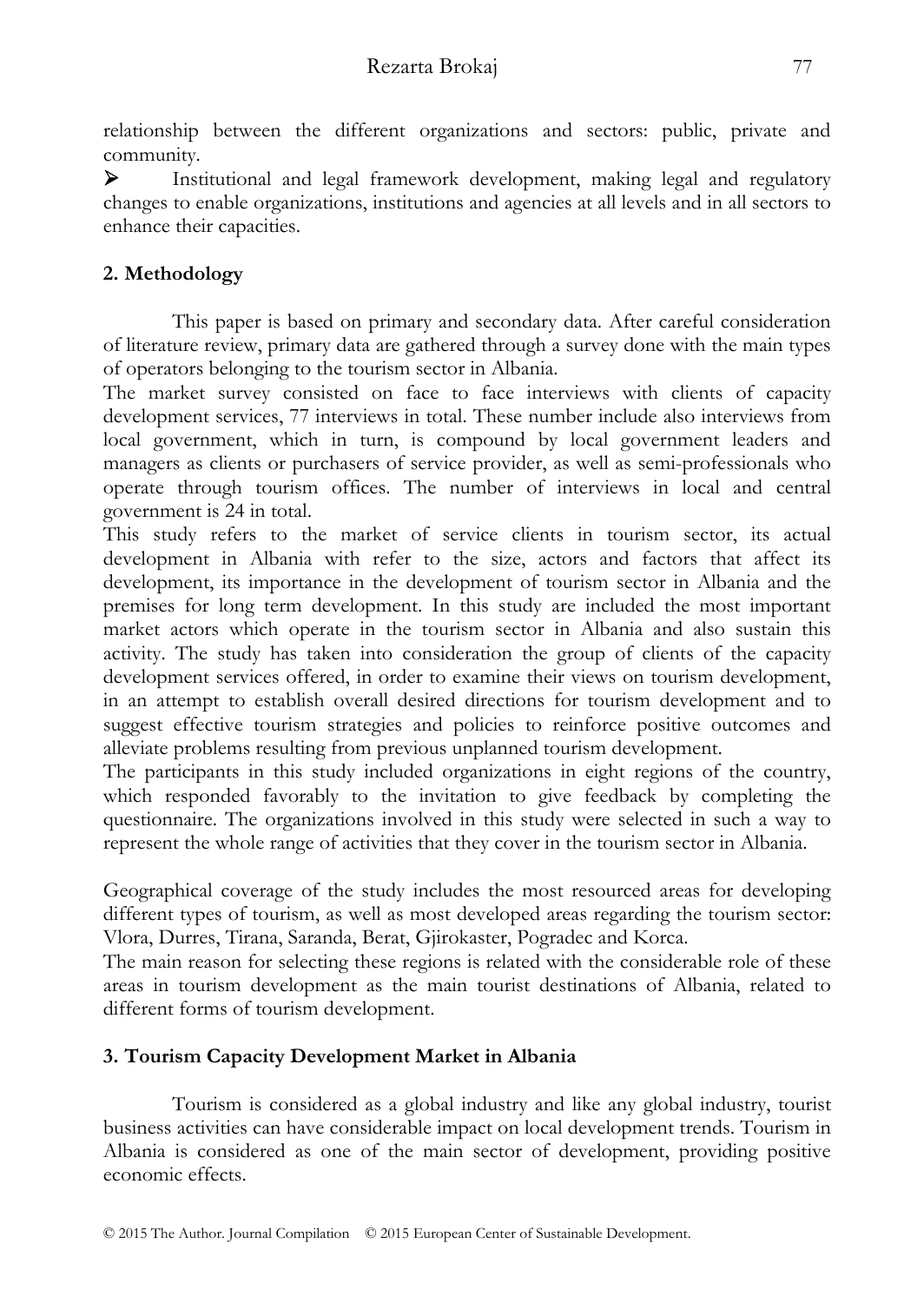However, there are many problems facing this sector and many possibilities to improve the existing product. This paper is designed to raise awareness on the importance of sustainable tourism and capacity development services, particularly relevant to small and medium sized enterprises in the tourism industry where there is often the misconception that their operations are too small to have significant positive or negative environmental, economic, or socio-cultural impacts. In reality, small and medium sized tourism enterprises comprise the majority of the Albanian tourism industry and collectively their business operations have an immense potential to affect the locations in which they operate.

But the capacity development market is not yet consolidated, influenced mostly by the characteristics of the potential and current target, operating time of these businesses in the market, limited financial possibilities and short term objectives.

This study serves to a better understanding of the Albanian capacity development market, focusing on the demand side.

In the demand side of this market, in the clients category are included three major client groups of tourism operators such as:

• Private tourism operators: hotel managers and/or owners, restaurants managers and/or owners, travel agencies managers, historic site personnel, considering the fact that the service provided for them is consultancy for capacity building;

- Public organizations: municipalities, chamber of commerce, districts, etc;
- Different associations, NPOs and NGOs, using CB services for their offered services to tourism enterprises.

The main users of CB services are private businesses managers and owners, reflecting the role of them in tourism development in the Albanian territory and also the structuring of this sector.

This number is followed by State agencies as another important actor of tourism development in Albania, where CB services are concentrated mainly in affording these agencies in designing plans of such development.

The main end user groups of the client services are:

- Tourists
- **Community**
- Tourism businesses

The final end–users of CB services are the tourists who benefit directly from the tourism services improvement deriving by such services offered to the suppliers of tourism services.

Users were asked to comment on the availability of capacity building services, their experiences with local and international service providers, and their preferred service delivery mechanisms. After the interviewing process, the available data were entered in Local Capacity Development Facility (LCDF) database and processed data were analyzed.

## **Characteristics of clients and capacity developing services**

The tourism sector in Albania is a relatively new and the majority part of tourism businesses has been founded after 1990, when tourism sector has been identified as one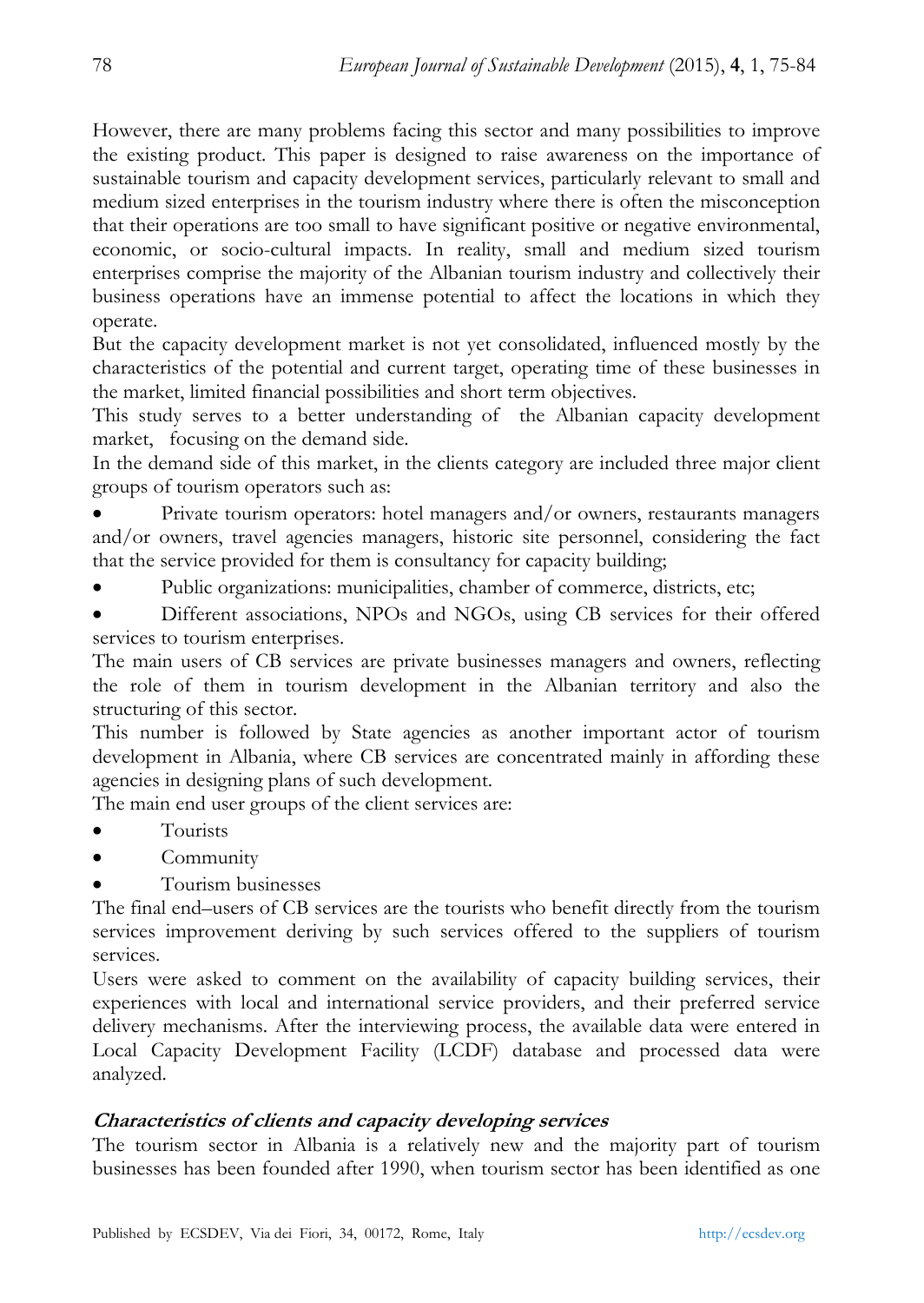of the main sectors important for economic development. 49,4% of interviewed tourism units are running for over 10 years as tourism businesses or state agencies which has in their structures the tourism office This is reflected in the table below 79<br>
6 of interviewed tourist<br>
te agencies which has i<br>
efine need and supply<br>
of<br>
efine need and supply<br>
of<br>
and supply<br>
of<br>  $\frac{1}{2}$ 

| <b>Years of activity</b> | Percentage |
|--------------------------|------------|
| $>$ = 1 - $\le$ = 3      | 15,6%      |
| $>$ = 3 - $\leq$ = 6     | $13,0\%$   |
| $>$ = 7 $\le$ $=$ 9      | $22,1\%$   |
| > 10                     | 49,4%      |

**Table 1 Years of activity of the CB clients** 

As shown by the figure 1 below, the majority of end - users define need and supply of capacity development services following three important ways:

- Existing client requests
- Government demands
- Merger co llaboration



**Fig gure 1:** *Developing c current services portfo folio*

By the point of view of the clients of the CB services the majority of the clients interviewed pointed out that the factors that influence the selection of CB services ranked as the most important are:

- Certainty of our own needs 50,6%
- Our time a availability 27,3%
- Our time availability 27,3%<br>Quality of CB services and knowledge of them 20,8%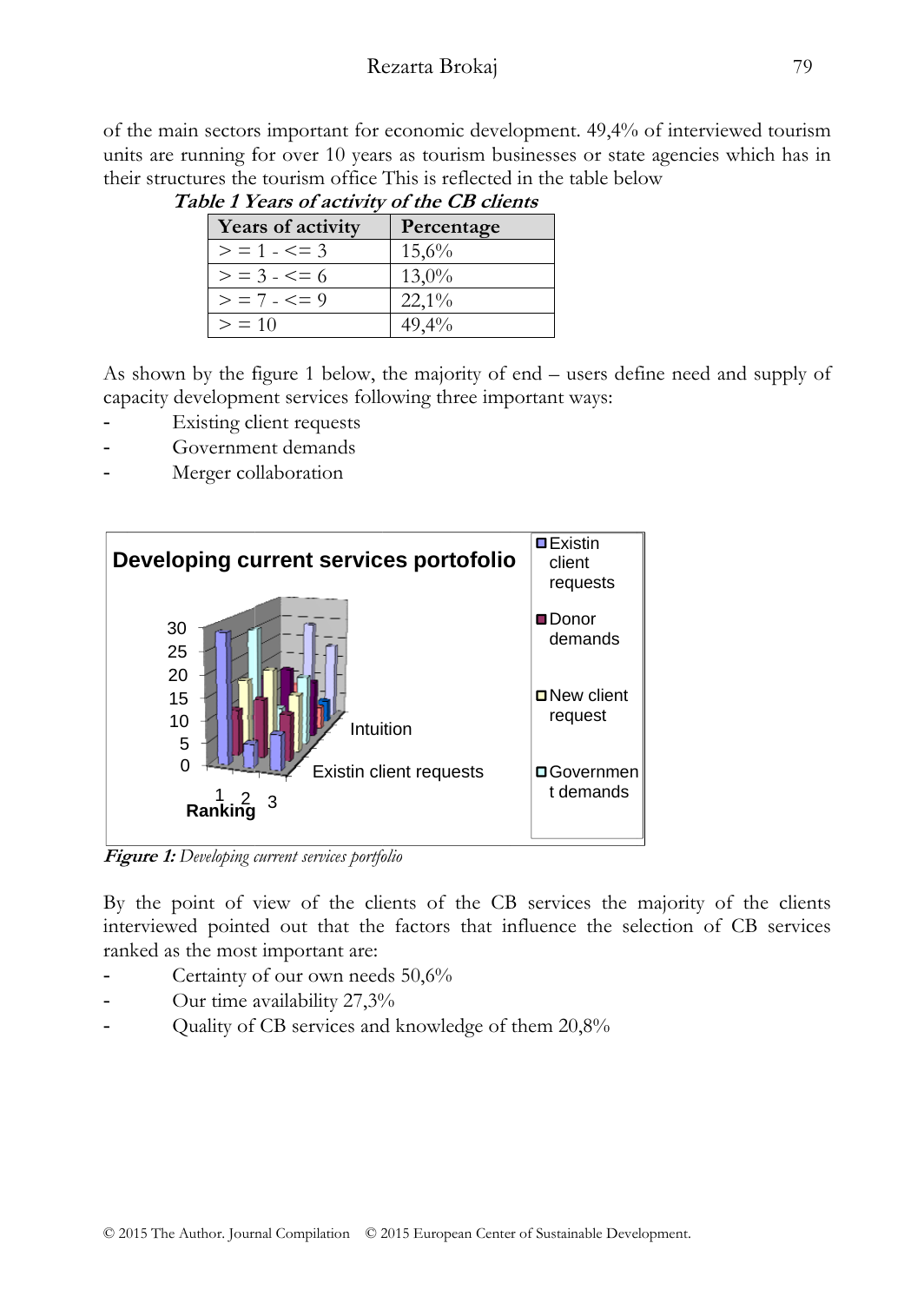

These factors make evidence of the fact that in Albania this market is in a very first stage and it is not influenced in the right way. The majority of the clients consider the most their needs without having a right accordance with the whole sector and the environment in which this development take part.

It depends on the type of organization that present demand for the LCBs in their categorization in each of the groups. From the results of this project we note that the majority of the tourism operators are interested in different kinds of general and specific services offered by them.

So, what is considered very important for the tourism businesses located in Albania is the education and training process that actually is furnished by the schools, universities, NPOs and NGOs as part of development projects financed by public institutions and other forms of financing.

This is a process made not only with the actual and future professionals but also with the residents of different potential tourist areas to raise the awareness for the development of this sector in their living area, especially for the development of the familiar tourism, which has great possibilities of development generally in all the Albanian territory, because of its agricultural nature.

In evaluating mechanisms to benefit the local community, tourism operators should be focused in community based tourism, as a form of sustainable tourism and a good option for providing many jobs, since tourism is labor intensive and accordingly have low entry barriers.

It is important that tourism companies work to build the capacity of local producers and products and incorporate these items in their day-to-day business operations.

Another kind of service, performed the most by LCBs suppliers, is also strategic tourism planning that differs in the services performs for private operators and public ones.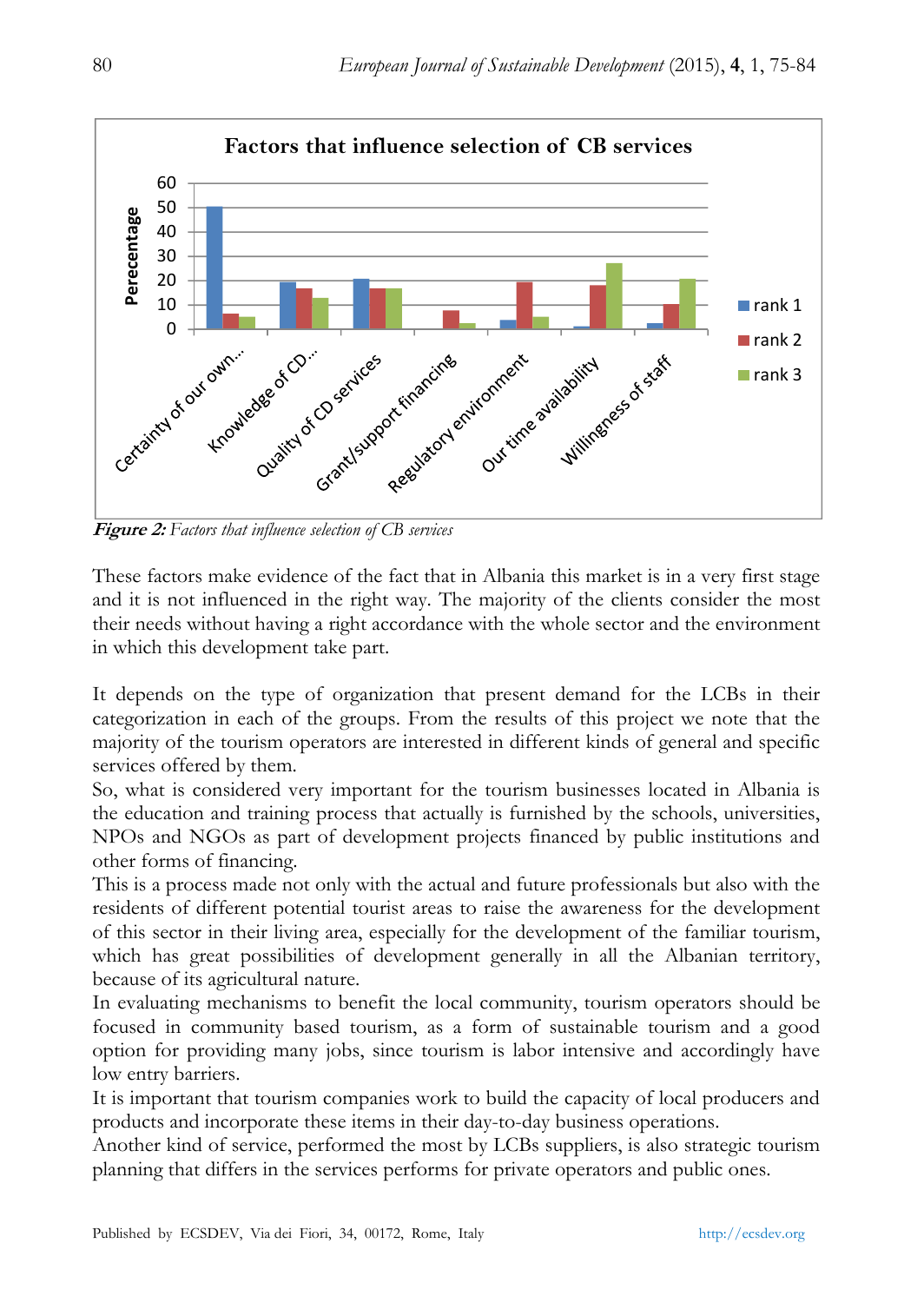So, specific services concerning the strategic planning of hotels, restaurants, etc relate the most to the projection of the product offered by them to the tourist market, taking in consideration location, forms of tourism developed the most in their location area and the needs of the market.

Relating to the public organizations strategic planning refers to the territorial developing strategies that includes also projection of the tourism products offered by that area and capacity building of it related to the equilibrium between supply and demand for different forms of tourism developed in the concerned area.

This is very important for the sustainable development of tourism, because it create the possibility to conserve tourism resources for the future.

Territorial and urban planning services refers the most to the landscape architects, which perform the most services for private tourism operators in the furnishing of their ambience that must be conform to the types of services offered by these operators.

An important consideration must be said regarding this, because in Albania there is a lack of architects specialized for tourism investments influencing the quality of their projects. In fact, in the majority of tourism businesses interviewed, it was noted that there is not any originality in the tourism investments made in the Albanian territory creating problems, especially for the authenticity of the tourism offer.

## **Viewpoints over quality**

Another important topic related to sustainable development is the quality of product. The table below presents the most used elements to control quality.



**Figure 3 :** *Specific things to do to control quality* 

In fig 3, the elements used to control quality can also be drivers for service development. The most elements used are Internal service reviews and client evaluations, respectively mentioned in 64 and 57,3 percent of the cases. Internal audits also can impact quality control, but in 53,3 percent of the cases. Less important are factors as peer-to-peer reviews or external audits, factors which represent competition and professional controls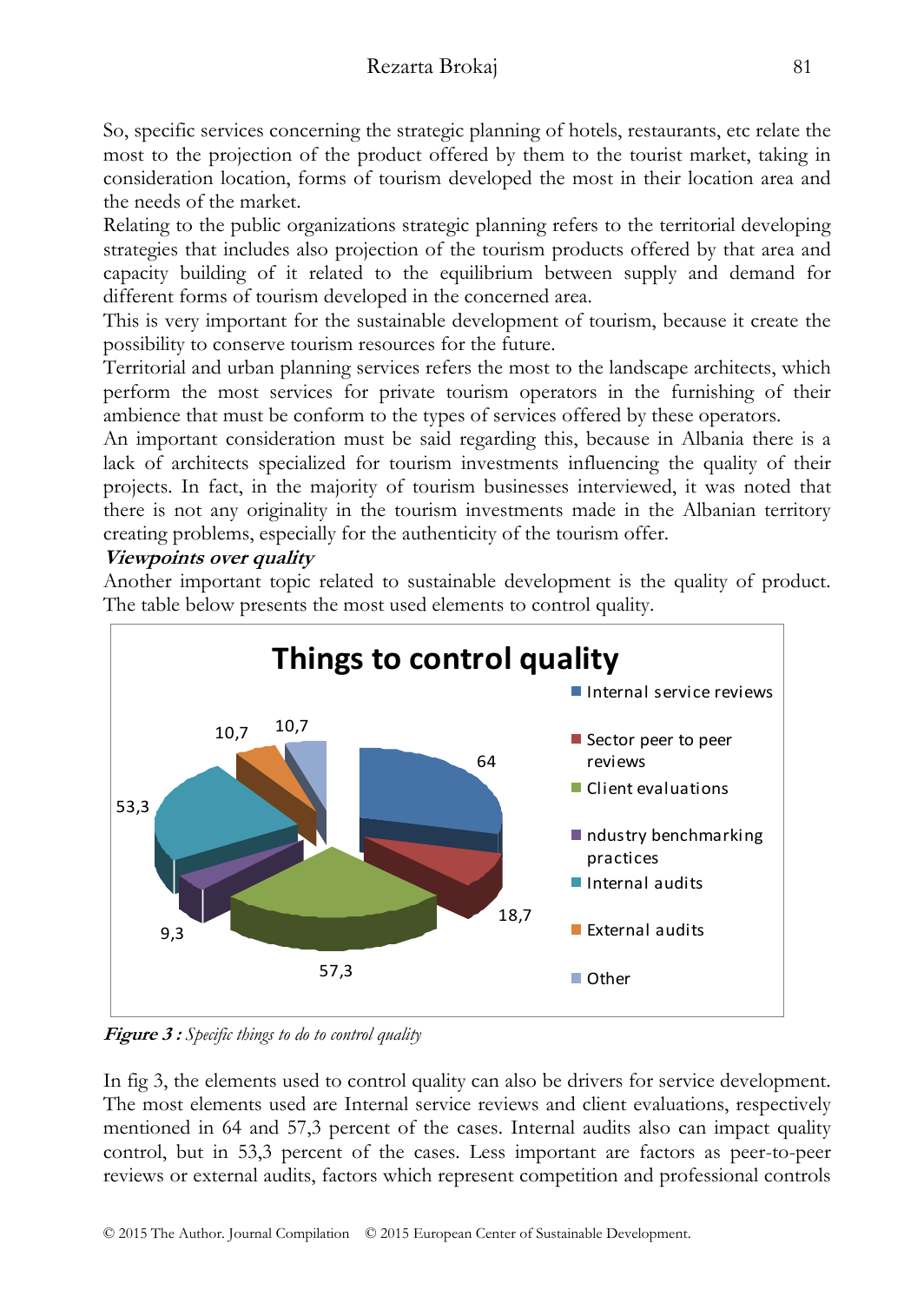about quality. This figures reinforce the problems with competition and standards of quality.

There are some quality standards defined by the service provider. The most important element is considered sustainability, which mean the capacity building must have a long term impact on the organization activities. This is argued from the analyses of the most needed CB services, especially aspects related with trainings, management, finance and marketing activities.

Materials/documentation and content are the two most important following factors in determining quality of their services. Another important element determining the quality of CB include service provider skills, which are especially important for the tourism service sector. Well trained, experienced and experts of the field are the main characteristics of the CB suppliers that will affect creating a supply-demand balance.

Urgency of need, which means providing capacity building at the time the clients need is no less important when we discuss the service quality. In the market competition, offering the right service, at the right time may be used as a competitive advantage.



**Fig 4:** *Factors defining quality* 

#### **4. Conclusions and Reccomandations**

It is important to note that sustainable tourism is a continuous process and it requires constant monitoring of impacts and introducing the necessary preventive and/or corrective measures whenever necessary.

The needs for capacity building are always changing. There are no ready solutions, and any program must be appropriate for the local situation and organization.

In the current stage of tourism development in Albania, access to new resources may serve as a important key success. A rich offer, market segmentation, qualified and experienced personal, innovation in services and product and membership in hotel chains are also important key success factors for clients.